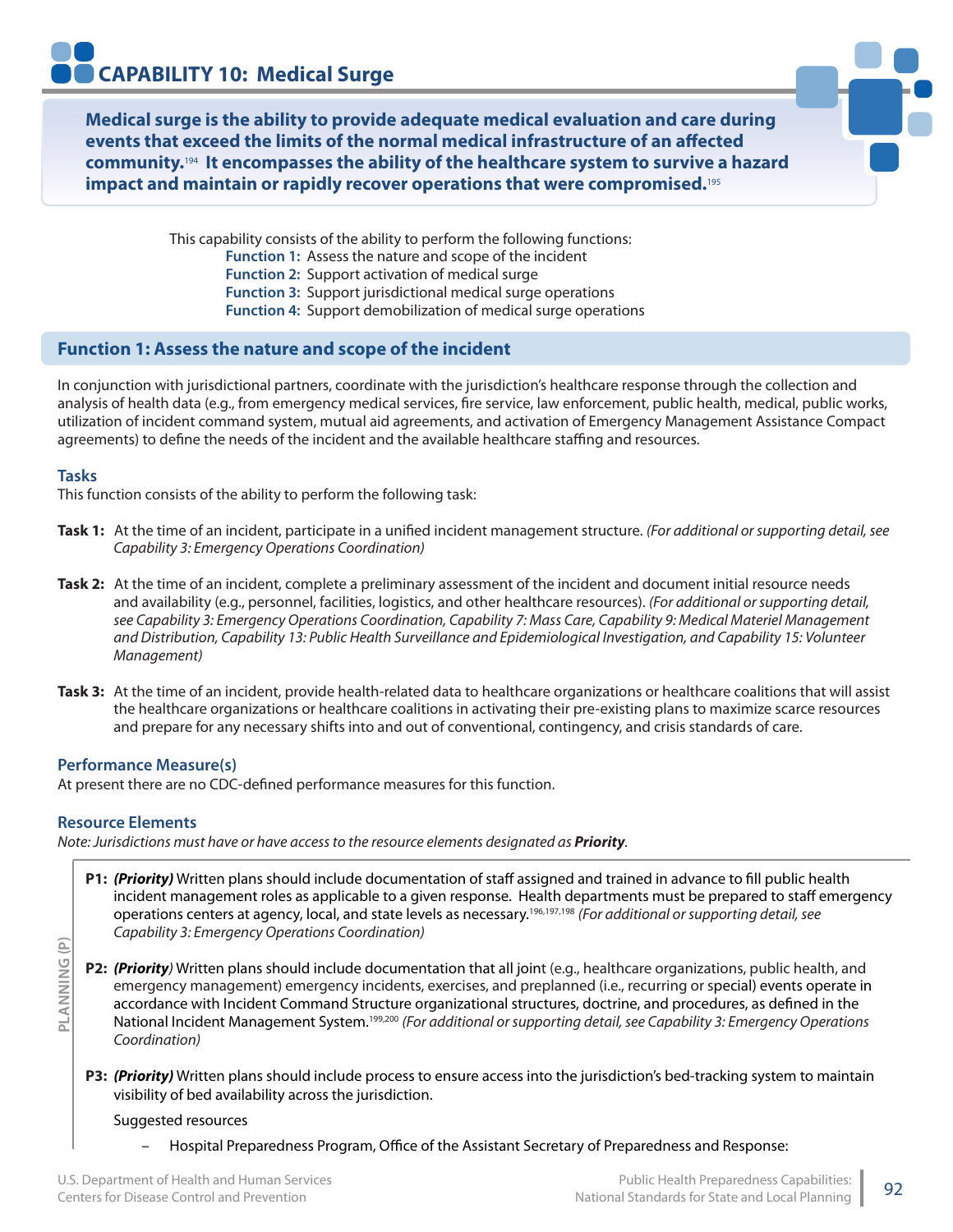## **Function 1: Assess the nature and scope of the incident**

#### **Resource Elements** *(continued)*

- http://www.phe.gov/preparedness/planning/hpp
- Hospital Preparedness Program Guidance FY10:

http://www.phe.gov/preparedness/planning/hpp/Documents/fy10\_hpp\_guidance.pdf

**P4:** *(Priority)* Written plans should include processes to engage in healthcare coalitions and understand the role that each coalition partner will play to obtain and provide situational awareness.201,202,203 Coalitions are not expected to replace or relieve healthcare systems of their institutional responsibilities during an emergency, or to subvert the authority and responsibility of the state or local jurisdiction. The purpose of jurisdictional healthcare coalitions is as follows:

- Integrate plan and activities of all participating healthcare systems into the jurisdictional response plan and the state response plan
- Increase medical response capabilities in the community, region and state
	- □ Prepare for the needs of at-risk individuals and the general population in their communities in the event of a public health emergency
	- $\Box$  Coordinate activities to minimize duplication of effort and ensure coordination among federal, state, local and tribal planning, preparedness, response, and de-escalation activities
	- $\Box$  Maintain continuity of operations in the community vertically with the local jurisdictional emergency management organizations
	- $\Box$  Unify the management capability of the healthcare system to a level that will be necessary if the normal day-to-day operations and standard operating procedures of the health system are overwhelmed, and disaster operations become necessary
	- $\Box$  Support sufficient jurisdiction-wide situational awareness to ensure that the maximum number of people requiring care receive safe and appropriate care, which may involve, but is not limited to, facilitating the triage and/or distribution of people requiring care to appropriate facilities throughout the jurisdiction and providing appropriate support to these facilities to support the provision of optimal and safe care to those individuals

## Suggested resource

**PLANNING (P)**

PLANNING (P)

– Medical Surge Capacity and Capability: A Management System for Integrating Medical and Health Resources During Large-Scale Emergencies:

http://www.phe.gov/preparedness/planning/mscc/handbook/pages/default.aspx

**P5:** *(Priority)* Written plans should include processes (e.g., MOUs or other written agreements) to work in conjunction with emergency management, healthcare organizations, coalitions, and other partners to develop written strategies that clearly define the processes and indicators as to when the jurisdiction's healthcare organizations and health care coalitions transition into and out of conventional, contingency, and crisis standards of care.<sup>204</sup> Jurisdiction should utilize the risk assessment to build jurisdiction-specific strategies and triggers.205,206 *(For additional or supporting detail, see Capability 1: Community Preparedness)*

### Suggested resources

- Guidance for Establishing Crisis Standards of Care for Use in Disaster Situations: A Letter Report, Institute of Medicine, 2009. Examples of triggers for action identified (by the Institute of Medicine in 2009) include:
	- □ Critical infrastructure disruption
	- □ Disruption of facility or community infrastructure and function (e.g., utility or system failure in healthcare organization, more than one hospital affected in the region, and more than five hospitals affected or critical-access hospital affected in the state)
	- $\square$  Failure of 'contingency' surge capacity (i.e., resource-sparing strategies overwhelmed)
	- □ Human resource/staffing availability
	- $\square$  Emergency medical services call volume twice the usual amount
	- □ Emergency department wait time more than 12 hours
	- □ Staff illness rate more than 10%
	- □ Material resource availability
	- □ Less than 5% ventilators available in healthcare organization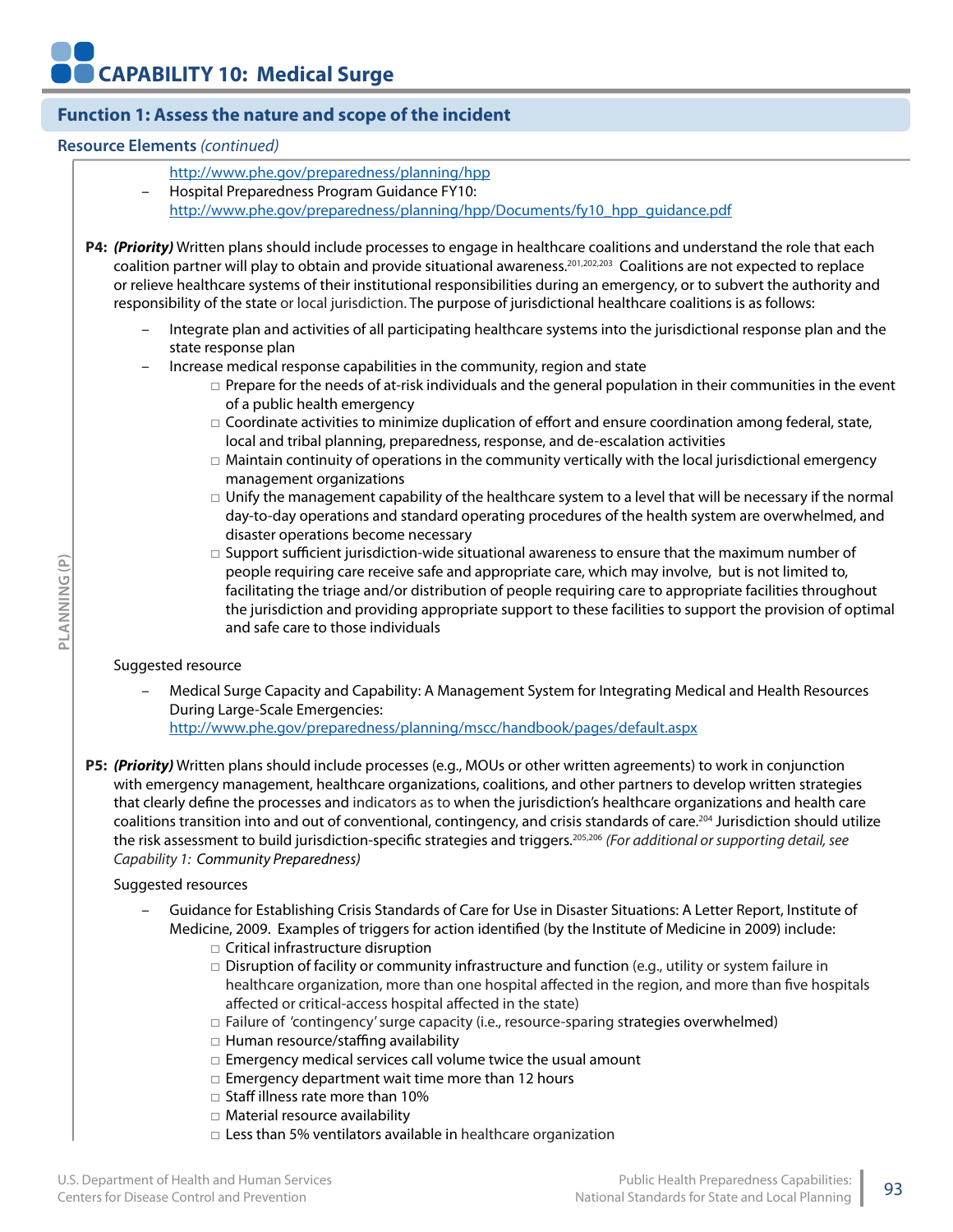## **Function 1: Assess the nature and scope of the incident**

## **Resource Elements** *(continued)*

- □ Patient care space availability
- $\Box$  Overall hospital bed availability less than 5% available or no available beds or less than 12 beds in healthcare organization
- $\Box$  No intensive care unit bed availability in healthcare Organization
- $\Box$  Disaster declaration in more than one area hospital in the region or more than two major hospitals in the state
- Mass Medical Care with Scarce Resources: A Community Planning Guide http://www.ahrq.gov/research/mce/
- Abbreviated version, The Essentials http://www.ahrq.gov/prep/mmcessentials/

**P6:** Written plans should include documentation that public health has participated in/collaborated in the development of jurisdictional healthcare organizations emergency operations plans and standard operating procedures, incorporating National Incident Management System and National Response Framework components, principles, and policies in their planning, training, response, exercises, equipment, evaluation, and corrective actions.207,208,209

Suggested resources

- Medical Surge Capacity and Capability: A Management System for Integrating Medical and Health Resources During Large-Scale Emergencies:
- http://www.phe.gov/preparedness/planning/mscc/handbook/pages/default.aspx
- Medical Surge Capacity and Capability: The Healthcare Coalition in Emergency Response and Recovery: http://www.phe.gov/Preparedness/planning/mscc/healthcarecoalition/Pages/default.aspx
- National Health Security Strategy: http://www.phe.gov/Preparedness/planning/authority/nhss/strategy/Documents/nhss-final.pdf
- Homeland Security Presidential Directive 5: http://www.dhs.gov/xabout/laws/gc\_1214592333605.shtm
- Hospital Preparedness Exercise Pocket Guide: http://www.ahrq.gov/prep/hosppcktgd/hosppcktgd.pdf
- **P7:** Written plans should include lists and points of contact for potential surge operation partners, including, but not limited to the following elements:
	- Emergency medical services
	- Fire service
	- Law enforcement
	- Healthcare organizations
- **P8:** Written plans should include a process for ongoing communications and data sharing with 911 and emergency medical services. This may include requesting and utilizing National Emergency Medical Services Information System interoperable emergency medical services response data such as the following:
	- Incident street address
	- Complaint reported by dispatch
	- Provider's primary impression
	- Mass casualty incident
	- Destination/transferred to, name
	- Type of destination
	- Reason for choosing destination
	- Hospital disposition

#### Suggested resources

- National Emergency Medical Services Information System Data Dictionary Version 3.0 (www.nemsis.org)
- Emergency Medical Services: www.ems.gov
- National 911 Program: www.911.gov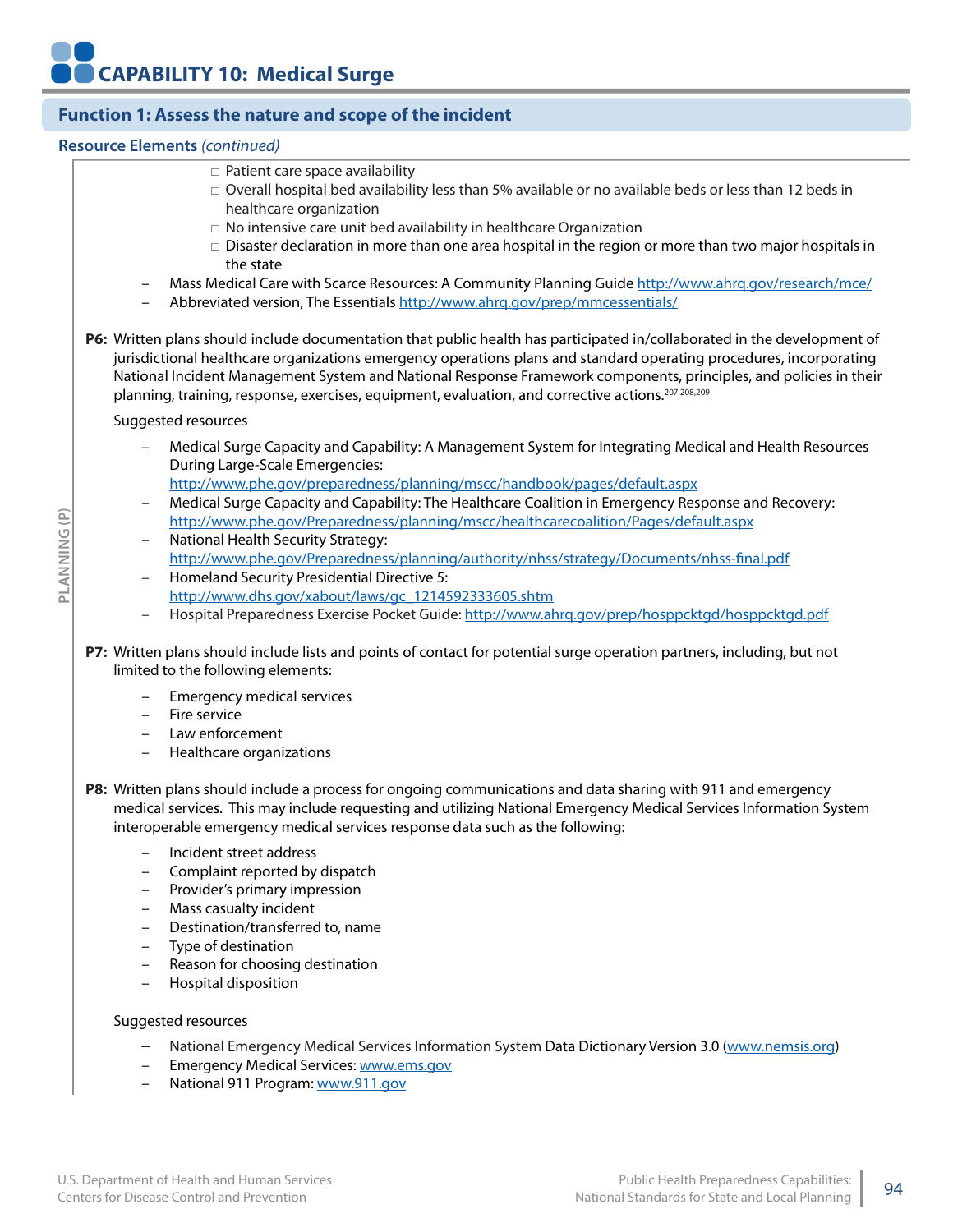# **Function 1: Assess the nature and scope of the incident**

#### **Resource Elements** *(continued)*

**S1:** Public health personnel who may participate in medical surge operations should be aware of how to use local and state National Emergency Medical Services Information System and 911 data.

**S2:** Public health staff who may participate in medical surge operations should be trained to use the jurisdictional bedtracking system to obtain data for jurisdictional situational awareness activities.

**S3:** Staff should understand the role of the public health department in incident management as described in the following resources:210,211

- Emergency Support Function #8 Public Health and Medical Services (IS-808)
- Introduction to Incident Command System (IS-100.b)
- Incident Command System for Single Resources and Initial Action Incidents (IS-200.b)
- National Incident Management System, An Introduction (IS-700.a)
- National Response Framework, An Introduction (IS-800.b)
- **E1:** Have or have access to a computer with primary and back-up internet connection to access local and state National Emergency Medical Services Information System, 911 data, or access bed-tracking data. *(Does not apply to territories)*
- **E2:** Have or have access to the jurisdictional bed-tracking system that complies with current Hospital Preparedness Program standards.
- **E3:** Bed-tracking data are to be reported in aggregate by the state, therefore the state must have a system that collects bed-tracking data from the participating healthcare systems, or states may use existing systems to automatically transfer required data to the HAvBED server using the HAvBED EDXL Communication Schema, found at https://havbed.hhs.gov/v2/

Suggested resources

- Further information on the HAvBED system can be found at www.ahrq.gov/prep/havbed/
- HAvBED Communications Schema: https://havbed.hhs.gov/v2/

## **Function 2: Support activation of medical surge**

Support healthcare coalitions and response partners in the expansion of the jurisdiction's healthcare system (includes additional staff, beds and equipment) to provide access to additional healthcare services (e.g., call centers, alternate care systems, emergency medical services, emergency department services, and inpatient services) in response to the incident.

### **Tasks**

This function consists of the ability to perform the following tasks:

- Task 1: If indicated, support the mobilization of incident-specific medical treatment personnel, public health personnel, and nonmedical support personnel to increase capacity (e.g., healthcare organizations and alternate care facilities). *(For additional or supporting detail, see Capability 7: Mass Care and Capability 15: Volunteer Management )*
- **Task 2:** During an incident, assist healthcare organizations and healthcare coalitions in the activation of alternate care facilities if requested.
- **Task 3:** During an incident, assist in the expansion of the healthcare system (inclusive of healthcare coalitions), which includes hospitals and non-hospital entities (e.g., call centers, 911/emergency medical services, home health, ambulatory care providers, long-term care, and poison control centers).
- **Task 4:** At the time of an incident, support situational awareness by utilizing the ongoing real-time exchange of information among response partners and coalitions (e.g., emergency medical services, fire, law enforcement, public health, and public works). *(For additional or supporting detail, see Capability 6: Information Sharing)*

**SKILLS AND TRAINING (S)**

SKILLS AND TRAINING

<u>ତି</u>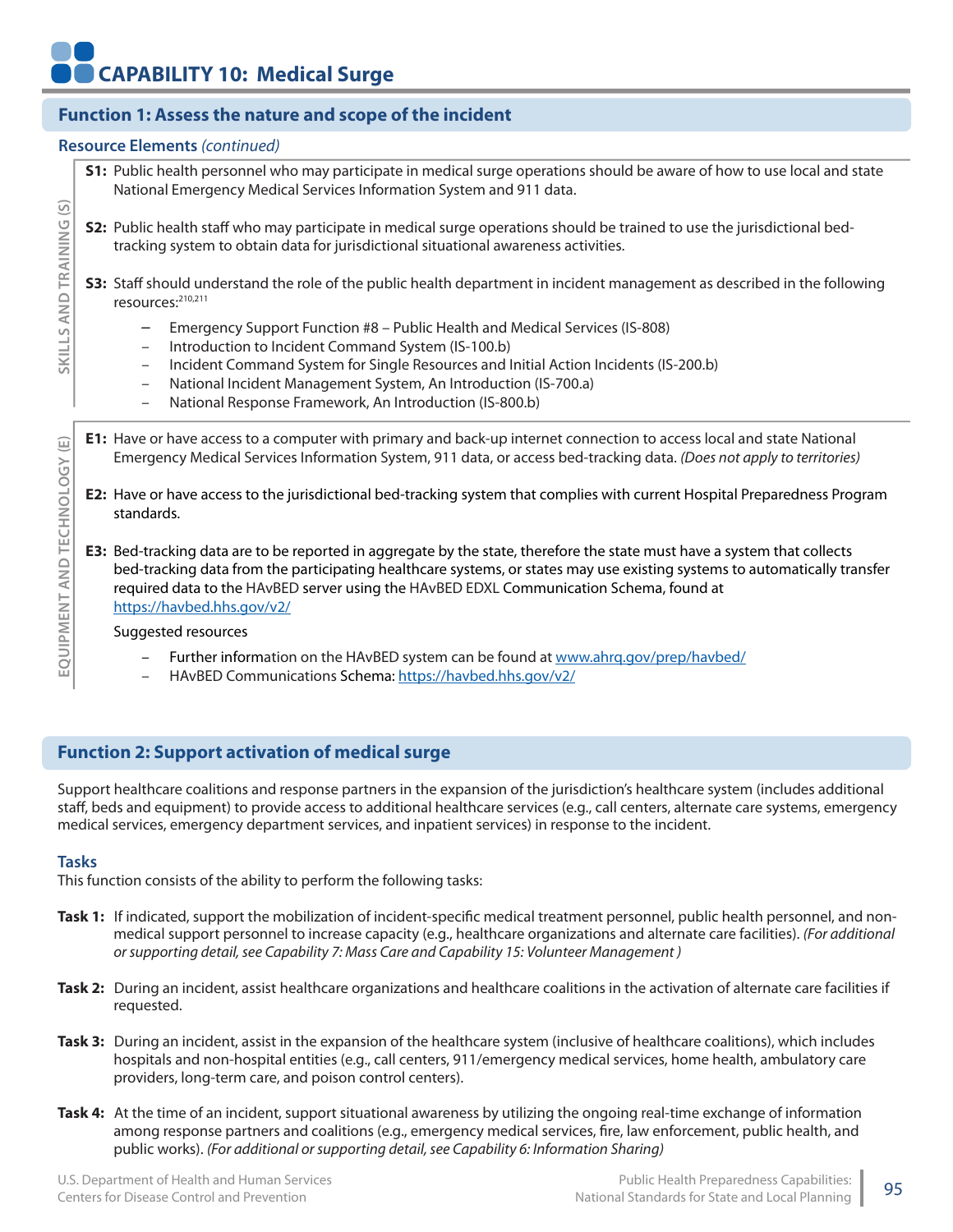## **Function 2: Support activation of medical surge**

#### **Tasks** *(continued)*

**Task 5:** During an incident, provide information to educate the public, paying special attention to the needs of at-risk individuals (e.g., information is linguistically appropriate, culturally sensitive, and sensitive to varied literacy levels) regarding changes to the availability of healthcare services. *(For additional or supporting detail, see Capability 1: Community Preparedness, Capability 2: Community Recovery, and Capability 4: Emergency Public Information and Warning)*

#### **Performance Measure(s)**

At present there are no CDC-defined performance measures for this function.

## **Resource Elements**

*Note: Jurisdictions must have or have access to the resource elements designated as Priority.*

**P1:** *(Priority)* Written plans should include the following elements:

- Documentation of process or protocol for how the health agency will access volunteer resources through the Emergency System for Advance Registration of Volunteer Health Professionals (ESAR-VHP) and the Medical Reserve Corps program of credentialed personnel available for assistance during an incident.<sup>212</sup>
- Documentation of processes for coordinating with health professional volunteer entities (e.g., MRC) and other personnel resources from various levels. (ESAR-VHP Compliance Requirements)<sup>213, 214</sup>

*(For additional or supporting detail, see Capability 15: Volunteer Management)*

**P2:** *(Priority)* Written plans should include documentation of the process for how the public health agency will engage in healthcare coalitions and other response partners regarding the activation of alternate care systems.<sup>215</sup> Documentation should also include the following elements:

- Written list of healthcare organizations with alternate care system plans
- Written list of home health networks and types of resources available that are able to assist in incident response
- List of pre-identified site(s) that have undergone an initial assessment to determine their adequacy to serve as an alternate care facility

*(For additional or supporting detail, see Capability 7: Mass Care)*

#### Suggested resource

**PLANNING (P)**

PLANNING

 $\widehat{P}$ 

- Disaster Alternate Care Facility Selection Tool: http://www.ahrq.gov/prep/acfselection/index.html
- **P3:** *(Priority)* Written plans should include processes and protocols to identify essential situational awareness information for federal, state, local, and non-governmental agencies; private sector agencies; and other Emergency Support Function # 8 partners. Jurisdictional processes to identify essential situational awareness requirements should consider the following elements:
	- Identifying essential information
	- Defining required information
	- Establishing requirements
	- Determining common operational picture elements
	- Identifying data owners
	- Validating data with stakeholders

*(For additional or supporting detail, see Capability 6: Information Sharing)*

**P4:** *(Priority)* Written plans should include documentation of participation from jurisdictional and regional pediatric providers and leaders from a variety of settings (e.g., maternal and child health programs, clinic-based, hospital-based, home healthcare, and rehabilitation) in jurisdictional response planning.<sup>216, 217, 218</sup> Plans should include but are not limited to the following elements:

- Process to identify gaps in the provision of pediatric care
- Process to access pediatric providers or pediatric medical liaisons for consultation related to clinical care. In order to access the appropriate level of care or consultation, plans should include lists of healthcare organizations that can stabilize and/or manage pediatric traumatic and medical emergencies and that have written inter-facility transfer agreements that cover pediatric patients.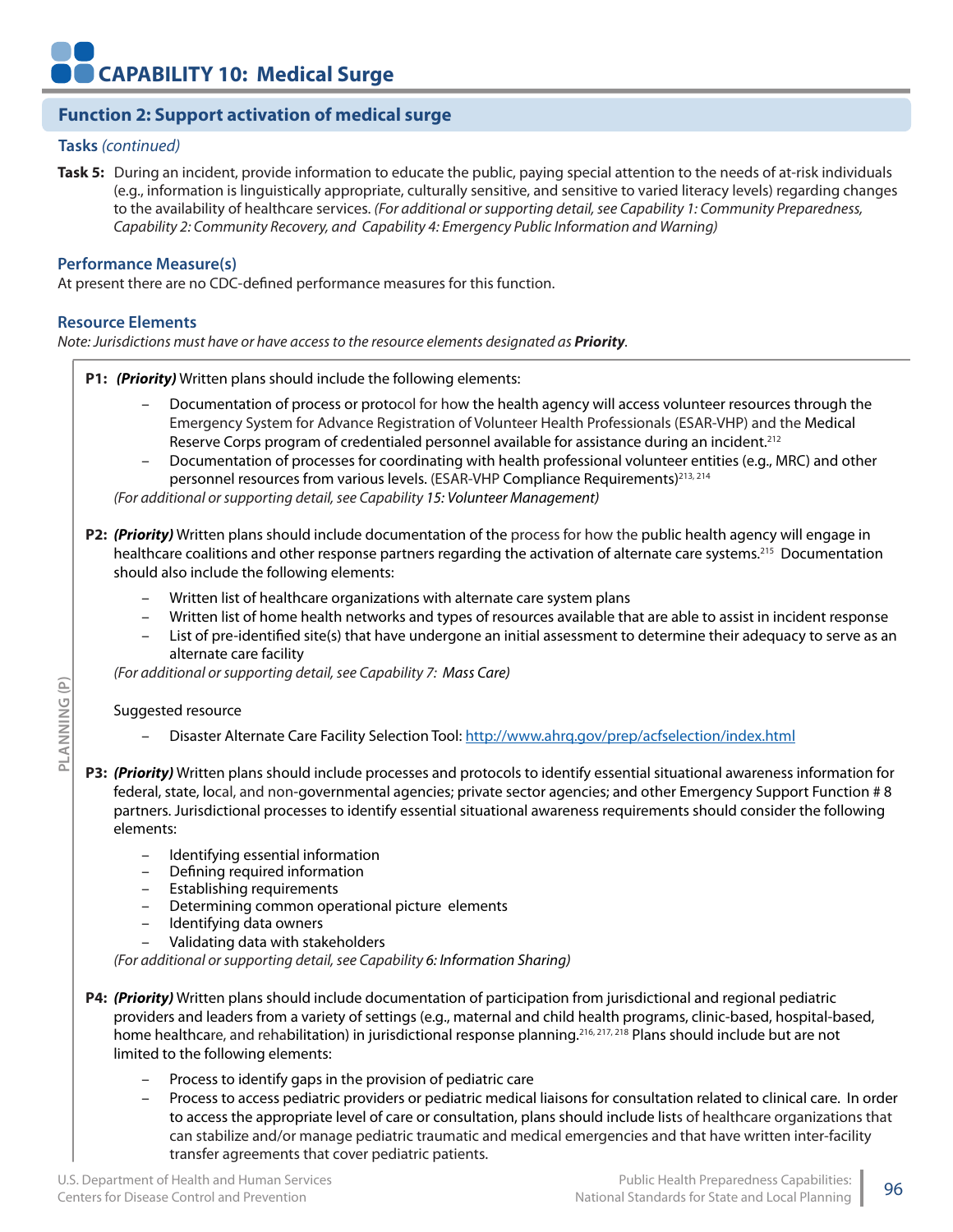## **Function 2: Support activation of medical surge**

## **Resource Elements** *(continued)*

#### Suggested resources

- Pediatric Hospital Surge Capacity in Public Health Emergencies: http://www.ahrq.gov/prep/pedhospital/
- Coordinating Pediatric Medical Care During an Influenza Pandemic: http://emergency.cdc.gov/healthcare/pdf/hospital\_workbook.pdf
- Health Resources and Services Administration's Emergency Medical Services for Children website: http://bolivia.hrsa.gov/emsc/

**P5:** Written plans should include process to connect healthcare organizations and providers with additional volunteers or other personnel (through ESAR-VHP, the Medical Reserve Corps, or the National Disaster Medical System) resources if necessary.219 *(For additional or supporting detail, see Capability 15: Volunteer Management)*

**P6:** Written plans should include a process to support the integration of Medical Reserve Corps units with local, regional, and statewide infrastructure.<sup>220, 221</sup> Considerations should include the following elements:

- Supporting Medical Reserve Corps personnel/coordinators for the primary purpose of integrating the Medical Reserve Corps structure with the state ESAR-VHP program
- Including Medical Reserve Corps volunteers in trainings that are integrated with that of other local, state, and regional assets, healthcare systems, or volunteers through the ESAR-VHP program and/or include Medical Reserve Corps volunteers in exercises that integrate the Medical Reserve Corps volunteers with other local, state, and regional assets such as healthcare system workers or volunteers that participate in the ESAR-VHP program *(For additional or supporting detail, see Capability 15: Volunteer Management)*

**P7:** Written plans should include formal and informal partnerships with jurisdictional volunteer sources (may include memoranda of understanding, memoranda of agreement, or letters of agreement with partner agencies, if needed).<sup>222, 223</sup> *(For additional or supporting detail, see Capability 15: Volunteer Management)*

**P8:** Written plans should include process to coordinate with the applicable U.S. Department of Health and Human Services Regional Emergency Coordinator to assess these sites and environmental suitability and pre-identify potential federal medical station sites.

Suggested resource

- Federal Medical Station Site Selection Criteria: https://www.orau.gov/snsnet
- **P9:** Written plans should include process to coordinate with the applicable U.S. Department of Health and Human Services Regional Emergency Coordinator to address the need for wrap around services (e.g., biomedical waste and medical waste disposal) or provide information regarding accessing other services (e.g., food service and waste disposal) at potential federal medical stations.
- **P10:** Written plans should include processes to disseminate volunteer resources to healthcare organizations and healthcare coalitions for the establishment of call centers to respond to call volumes. *(For additional or supporting detail, see Capability 15: Volunteer Management )*

Suggested resources

- Adapting Community Call Centers for Crisis Support: Adapt existing community call centers to allow callers to retrieve critical information during a hurricane: http://www.ahrq.gov/prep/callcenters/
- CDC, Coordinating Call Centers for Responding to Pandemic Influenza and Other Public Health Emergencies: A Workbook for State and Local Planners: http://www.airs.org/files/public/Disaster\_CallCenterPandemicWorkbook.pdf
- **P11:** Written plan should include a process to communicate medical surge information to the public.<sup>224,225</sup> Plans should include a process for message clearance and approval.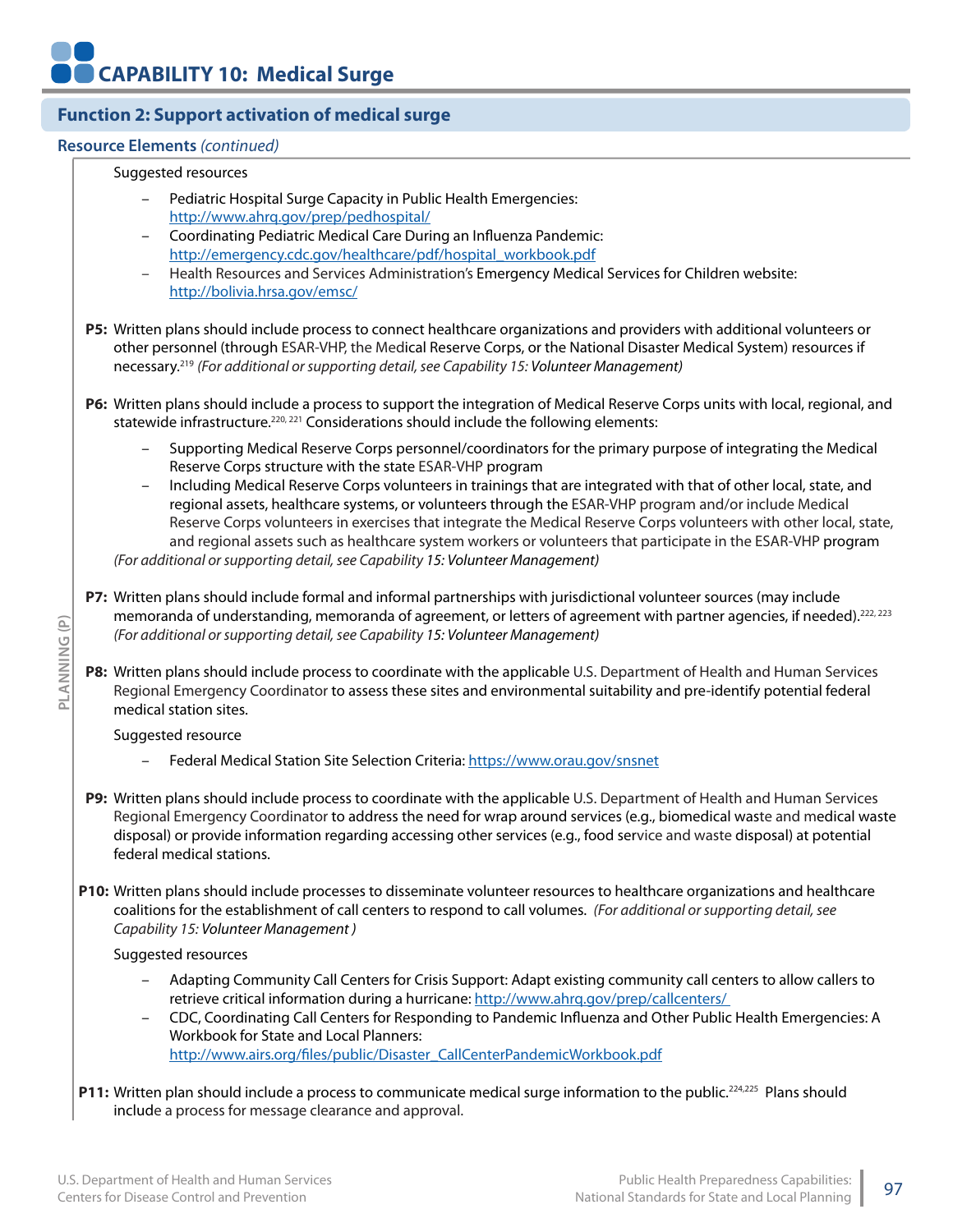|                                  | <b>Function 2: Support activation of medical surge</b>                                                                                                                                                                                                                                                                                                                                                                                                                                                                                                                                                                                                                                                                                                                                                                                                                                                                               |
|----------------------------------|--------------------------------------------------------------------------------------------------------------------------------------------------------------------------------------------------------------------------------------------------------------------------------------------------------------------------------------------------------------------------------------------------------------------------------------------------------------------------------------------------------------------------------------------------------------------------------------------------------------------------------------------------------------------------------------------------------------------------------------------------------------------------------------------------------------------------------------------------------------------------------------------------------------------------------------|
|                                  | <b>Resource Elements (continued)</b>                                                                                                                                                                                                                                                                                                                                                                                                                                                                                                                                                                                                                                                                                                                                                                                                                                                                                                 |
| PLANNING (P)                     | Plans should also take the following into consideration:<br>Translation of materials/resources for populations with limited language proficiency<br>Development of materials/resources for population with low literacy<br>$\overline{\phantom{0}}$<br>Development of materials/resources that are easy-to-read for population with impaired vision<br>$\qquad \qquad -$<br>Development of materials/resources for the hearing-impaired<br>(For additional or supporting detail, see Capability 4: Emergency Public Information and Warning)<br>P12: Written plans should include a process for the local emergency medical services system to request additional resources<br>(e.g., pediatric equipment and staffing) for the needs of pediatric cases as part of the jurisdictional Emergency Support<br>Function #8 annex or other documentation. (For additional or supporting detail, see Capability 15: Volunteer Management) |
|                                  | <b>S1:</b> Training for staff involved in personnel management                                                                                                                                                                                                                                                                                                                                                                                                                                                                                                                                                                                                                                                                                                                                                                                                                                                                       |
|                                  | Suggested resource                                                                                                                                                                                                                                                                                                                                                                                                                                                                                                                                                                                                                                                                                                                                                                                                                                                                                                                   |
| SKILLS AND TRAINING (S)          | Developing and Managing Volunteers (Federal Emergency Management Agency: IS-244):<br>http://training.fema.gov/EMIWEB/is/is244.asp                                                                                                                                                                                                                                                                                                                                                                                                                                                                                                                                                                                                                                                                                                                                                                                                    |
|                                  | <b>S2:</b> Competency identified in jurisdiction to recognize sick infants and children (either through telemedicine arrangements,<br>neighboring partnerships, or other mechanism). Identify the appropriate personnel to complete training for pediatric<br>care.<br>Suggested resources                                                                                                                                                                                                                                                                                                                                                                                                                                                                                                                                                                                                                                           |
|                                  | American Heart Association, Pediatric Advanced Life Support-(comprehensive course):<br>http://www.heart.org/HEARTORG/CPRAndECC/HealthcareTraining/Pediatrics/Pediatric-Advanced-Life-Support-<br>PALS_UCM_303705_Article.jsp<br>American Heart Association, Pediatric Emergency Assessment, Recognition, and Stabilization (for those who do<br>$\overline{\phantom{a}}$<br>not routinely perform pediatric care):<br>http://www.americanheart.org/presenter.jhtml?identifier=3052085<br>National Association of Children's Hospitals and Related Institutions: www.nachri.org<br>-<br>http://pediatrics.aappublications.org/cgi/content/abstract/peds.2009-1807v1<br>-                                                                                                                                                                                                                                                              |
| OGY (E)<br>EQUIPMENT AND TECHNOI | E1: Promote and assure that equipment, communication, and data interoperability are incorporated into the healthcare<br>organizations' acquisition programs. (For additional or supporting detail, see Capability 6: Information Sharing)                                                                                                                                                                                                                                                                                                                                                                                                                                                                                                                                                                                                                                                                                            |
|                                  | <b>Function 3: Support jurisdictional medical surge operations</b>                                                                                                                                                                                                                                                                                                                                                                                                                                                                                                                                                                                                                                                                                                                                                                                                                                                                   |
|                                  | In conjunction with health care coalitions and response partners, coordinate healthcare resources in conjunction with response<br>partners, including access to care and medical service, and the tracking of patients, medical staff, equipment and supplies (from<br>intra or interstate and federal partners, if necessary) in quantities necessary to support medical response operations.                                                                                                                                                                                                                                                                                                                                                                                                                                                                                                                                       |

# **Function 3: Support jurisdictional medical surge operations**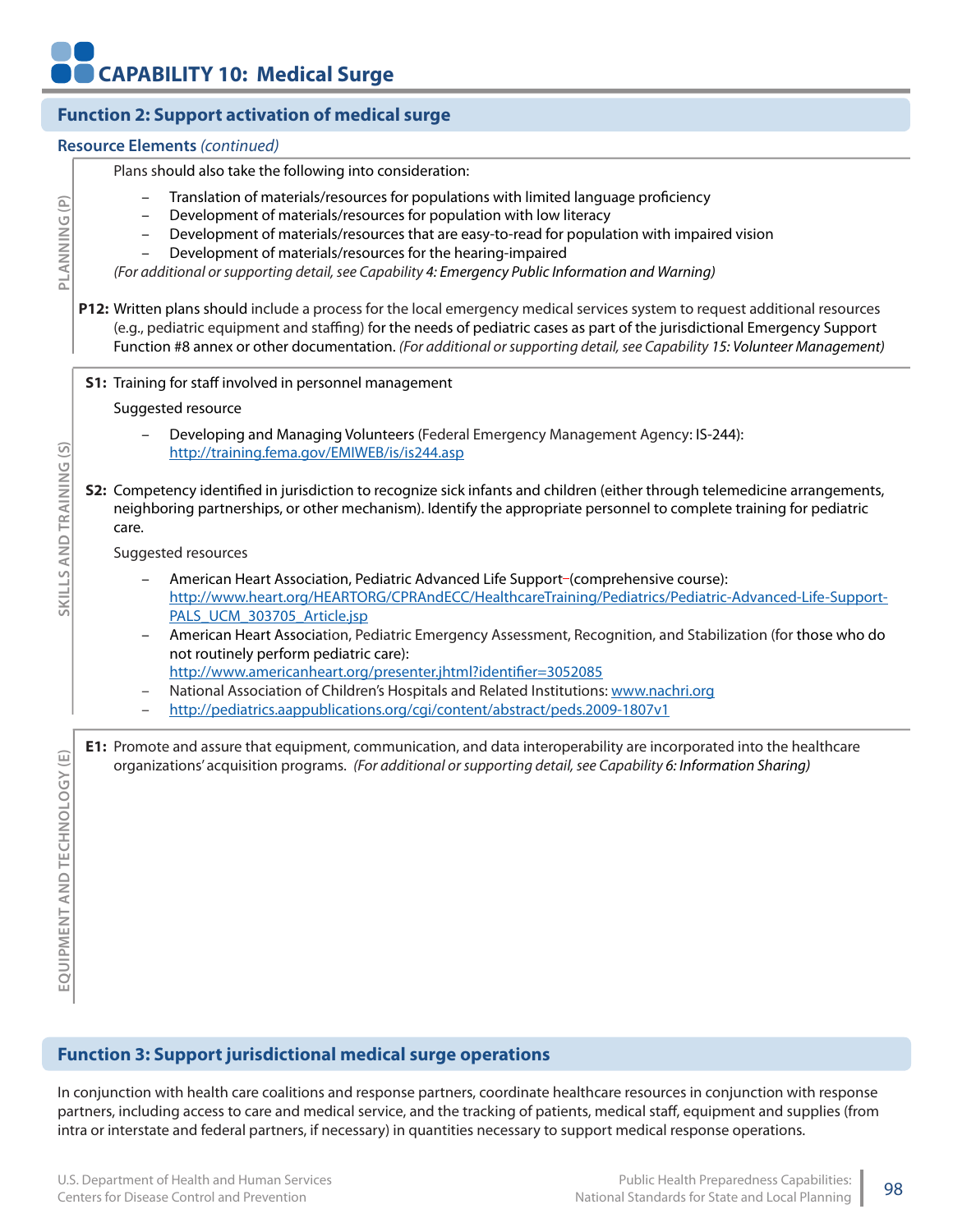## **Function 3: Support jurisdictional medical surge operations**

#### **Tasks**

This function consists of the ability to perform the following tasks:

- **Task 1:** During an incident, coordinate and maintain communications throughout the incident per jurisdictional authority/ jurisdictional incident management structure with federal, state, local, and non-governmental agencies; private sector agencies; and other Emergency Support Function #8 partners to maintain situational awareness of the actions of all parties involved, determine needs, and maintain continuity of services during response operations. *(For additional or supporting detail, see Capability 3: Emergency Operations Coordination and Capability 6: Information Sharing)*
- **Task 2:** During an incident, assess resource requirements during each operational period based on the evolving situation and coordinate with partners, including those able to provide mental/behavioral health services for the community, to obtain necessary resources (e.g., personnel, facilities, logistics, and other healthcare resources) to support the augmentation of services during surge operations. *(For additional or supporting detail, see Capability 9: Materiel Management and Distribution)*
- **Task 3:** During an incident, coordinate with jurisdictional partners and healthcare coalitions to facilitate patient tracking during all phases of the incident. *(For additional or supporting detail, see Capability 6: Information Sharing)*

#### **Performance Measure(s)**

At present there are no CDC-defined performance measures for this function.

#### **Resource Elements**

*Note: Jurisdictions must have or have access to the resource elements designated as Priority.*

- **P1:** *(Priority)* Written plans should include processes and protocols to communicate situational awareness information to federal, state, local, and non-governmental agencies; private sector agencies; and other Emergency Support Function #8 partners at least weekly, but potentially more frequently (e.g., as often as once per operational period).226,227,228 *(For additional or supporting detail, see Capability 6: Information Sharing)*
- **P2:** *(Priority)* Written plans should include documentation that public health participates in the development and execution of healthcare coalition plans to address the functional needs of at-risk individuals.<sup>229, 230, 231</sup> Plans should include a written list of healthcare organizations and community providers that are able to address the functional needs for at-risk individuals and a process to communicate with healthcare organizations and community providers to maintain a current list of available services that support the functional needs of at-risk individuals. *(For additional or supporting detail, see Capability 1: Community Preparedness)*
- **P3:** *(Priority)* Written plans should include processes to support or implement family reunification. Considerations should include the following elements:
	- Capturing and transferring the following known identification information throughout the transport continuum:
		- □ Pickup location (e.g., cross streets, latitude & longitude, and/or facility/school)
		- □ Gender and name (if possible)
		- □ For nonverbal or critically ill children, collect descriptive identifying information about the physical characteristics or other identifiers of the child.
		- $\Box$  Keep the primary caregiver (e.g., parents, guardians, and foster parents) with the patient to the extent possible
- **P4:** Written public health and healthcare coalition documentation should include processes to coordinate the inventory and requests for resources from jurisdictional, state, federal, and other Emergency Support Function #8 partners, based on the evolving situation. (For additional or supporting *detail, see Capability 9: Materiel Management and Capability 15: Volunteer Management)*
- **P5:** Written plans should include protocols to participate in or coordinate with the jurisdiction's patient tracking system. *(For additional or supporting detail, see Capability 6: Information Sharing )*

**PLANNING (P)**

PLANNING(P)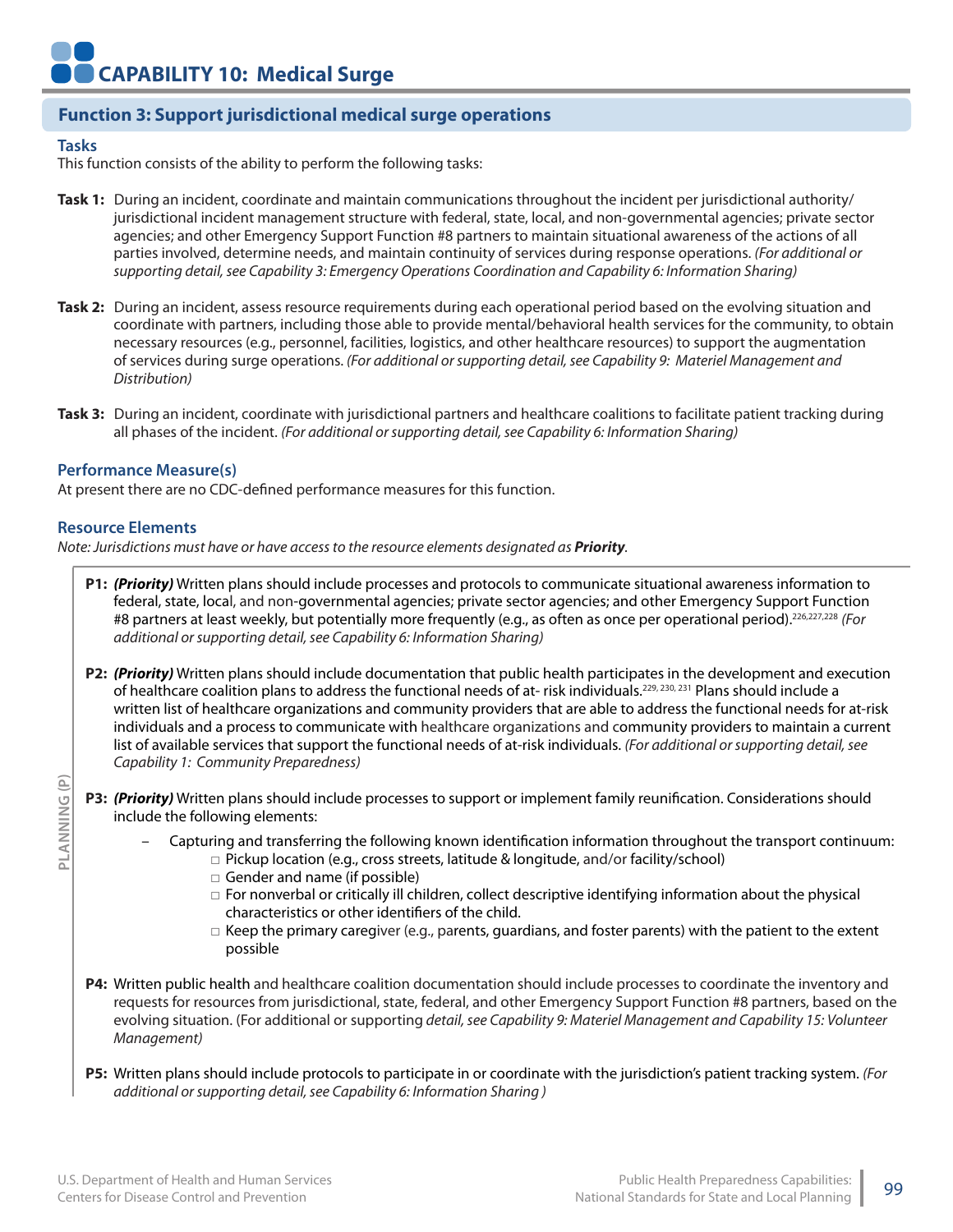# **Function 3: Support jurisdictional medical surge operations**

#### **Resource Elements** *(continued)*

**P6:** Written plans should include a process to coordinate their patient tracking efforts with local and state emergency medical services and 911 authorities. *(For additional or supporting detail, see Capability 6: Information Sharing)*

**P7:** Written plans should include process to establish a jurisdictional patient-tracking system in conjunction with state and local emergency management, emergency medical services, healthcare organizations, and other jurisdictional partners.

– Jurisdictional patient tracking system should be (1) closely coordinated with state government systems, (2) interoperable with relevant state and national patient-tracking systems, and (3) consistent with federal and state-approved privacy protection, regulations and standards for patient tracking systems.

*(For additional or supporting detail, see Capability 6: Information Sharing)*

**E1:** Have or have access to electronic or other data storage systems that will be utilized to maintain situational awareness such as the Joint Patient Assessment and Tracking System. Electronic of other data storage systems must be consistent with national standards for communication. *(For additional or supporting detail, see Capability 6: Information Sharing)*

#### Suggested resource

– Recommendations for a National Mass Patient and Evacuee Movement, Regulating, and Tracking System: http://www.ahrq.gov/prep/natlsystem/natlsys.pdf

## **Function 4: Support demobilization of medical surge operations**

In conjunction with other jurisdictional partners, return healthcare system to pre-incident operations by incrementally decreasing surge staffing, equipment needs, alternate care facilities, and other systems, and transition patients from acute care services into their pre-incident medical environment or other applicable medical setting.

### **Tasks**

This function consists of the ability to perform the following tasks:

**Task 1:** During and after an incident, assist in the return movement of patients, to include the following:

- Assist or coordinate with medical facilities; emergency medical services; local, state, tribal, and federal health agencies; emergency management agencies; state hospital associations; social services; and participating nongovernmental organizations to assure the return of patients to their pre-incident medical environment (e.g., prior medical care provider, skilled nursing facility, or place of residence) or other applicable medical setting. – Facilitate the linkage of patients to healthcare services as requested.
- **Task 2:** After an incident, coordinate with partners to demobilize all healthcare resources. *(For additional or supporting detail, see Capability 3: Emergency Operations Coordination, Capability 7: Mass Care, Capability 9: Medical Materiel Management, and Capability 15: Volunteer Management)*
- **Task 3:** After an incident, coordinate with partners to demobilize alternate care facilities, resources obtained through mutual aid mechanisms, Emergency Management Assistance Compact, and/or federal assistance. *(For additional or supporting detail, see Capability 3: Emergency Operations, Capability 7: Mass Care, Capability 9: Medical Materiel Management, and Capability 15: Volunteer Management)*

### **Performance Measure(s)**

At present there are no CDC-defined performance measures for this function.

**PLANNING (P)**

흐

LANNING (P)